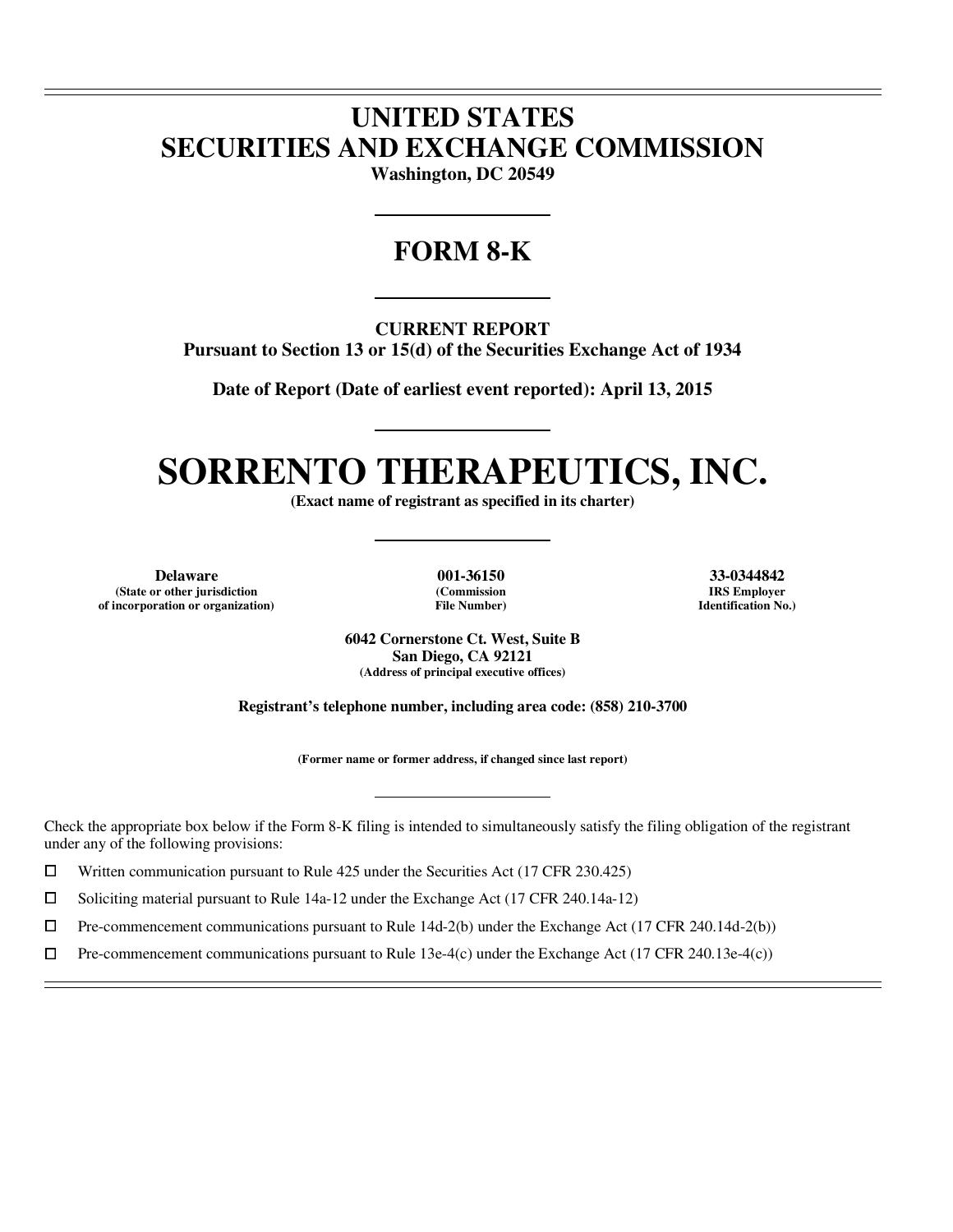#### **Item 8.01 Other Items.**

On April 13, 2015, Sorrento Therapeutics, Inc. (the "Company") issued a press release announcing that Dr. Henry Ji, President and Chief Executive Officer, is scheduled to present a corporate overview at the Jefferies 2015 Immuno-Oncology Summit on Wednesday, Apr. 15 from 10:30 to 10:50 AM in the John Foster Salon at the Boston Harbor Hotel, Boston. The Company also announced that its stock has been added to the Loncar Cancer Immunotherapy Index last week. A copy of the press release is attached as Exhibit 99.1 and incorporated herein by reference.

#### **Item 9.01 Financial Statements and Exhibits.**

| Exhibit No. | <b>Description</b>                  |
|-------------|-------------------------------------|
| 99.1        | Press release dated April 13, 2015. |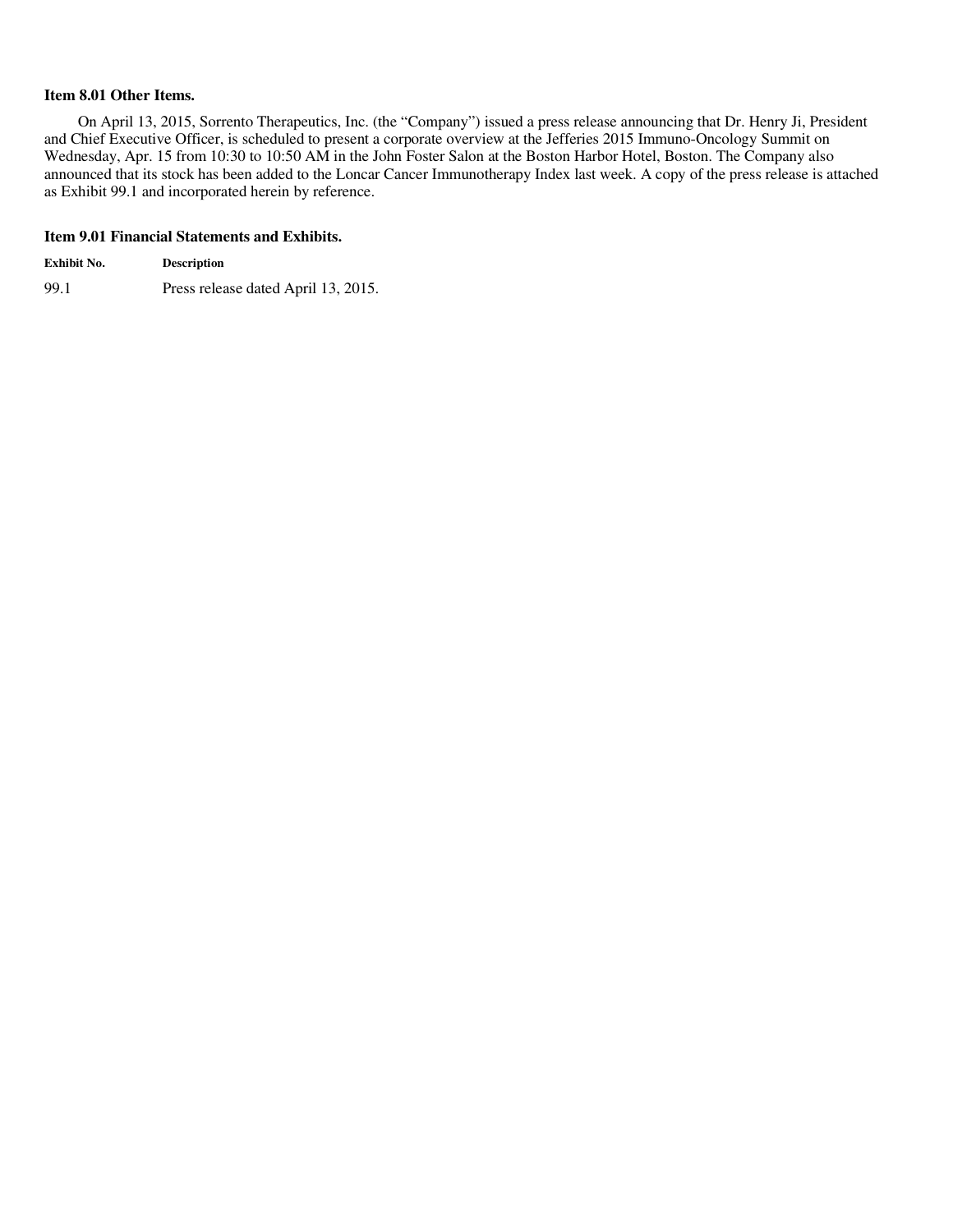#### SIGNATURE

Pursuant to the requirements of the Securities Exchange Act of 1934, the Registrant has duly caused this report to be signed on its behalf by the undersigned hereunto duly authorized.

Dated: April 13, 2015

SORRENTO THERAPEUTICS, INC.

By: /s/ Henry Ji

Name: Henry Ji Title: President and Chief Executive Officer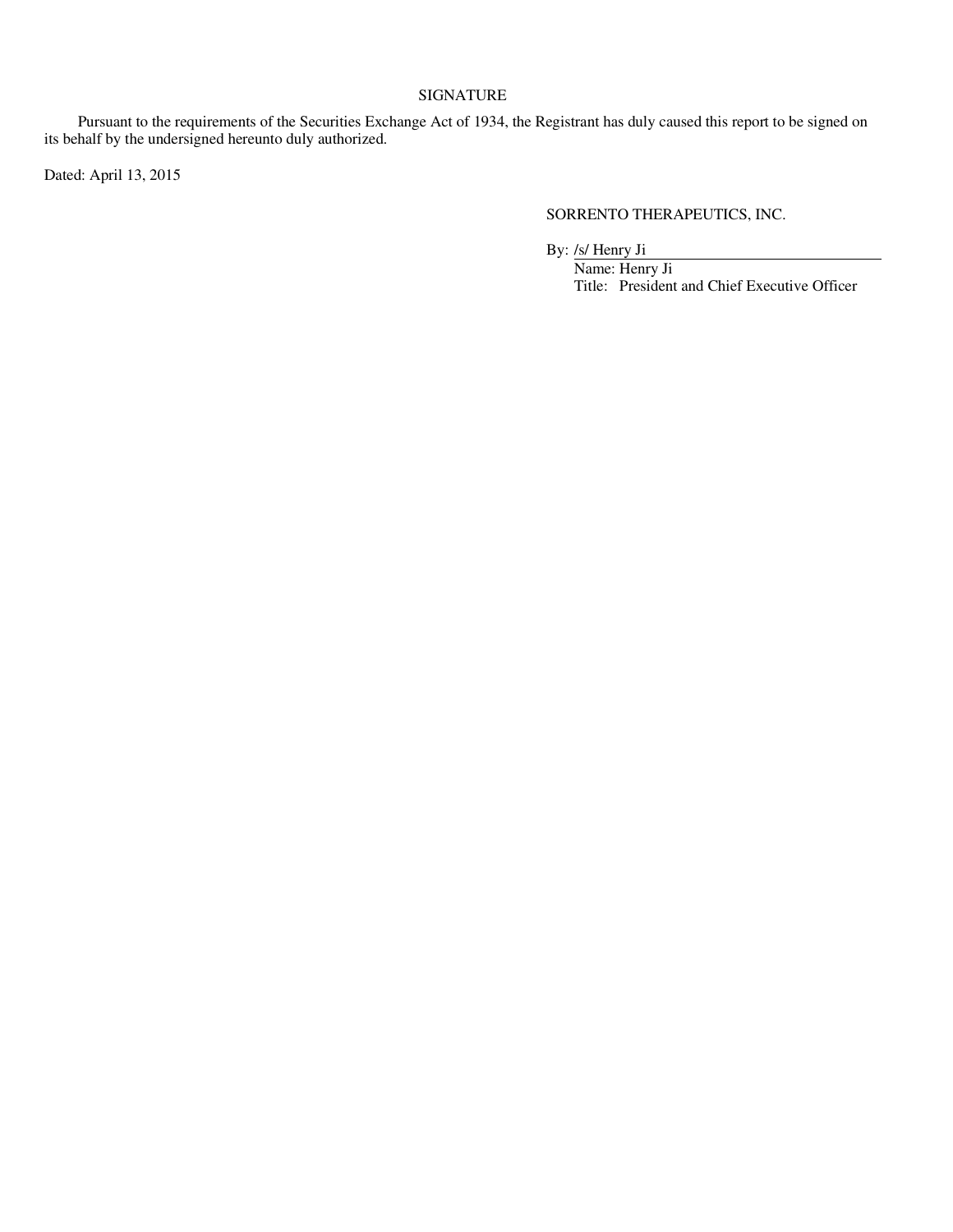### **Sorrento to Present at Jefferies 2015 Immuno-Oncology Summit**

#### **SRNE Included Among "25 Top Immunotherapy Companies" in Newly Launched Loncar Cancer Immunotherapy Index (LCINDX)**

SAN DIEGO, April 13, 2015 /PRNewswire/ — Sorrento Therapeutics, Inc. (NASDAQ: SRNE; Sorrento), an oncology company developing new treatments for cancer and associated pain, today announced that Dr. Henry Ji, President and Chief Executive Officer, is scheduled to present a corporate overview at the Jefferies 2015 Immuno-Oncology Summit on Wednesday, Apr. 15 from 10:30 to 10:50 AM in the John Foster Salon at the Boston Harbor Hotel, Boston.

Sorrento also announced that its stock had been added to the Loncar Cancer Immunotherapy Index (LCINDX) last week. According to Loncar Investments, LLC, the producer of the index, LCINDX is "the first professional index to track the transformational immunotherapy field within the biotechnology space. The LCINDX index seeks to track the performance of a basket of companies that develops therapies to treat cancer by harnessing the body's own immune system. The index will provide a metric to follow its progress as researchers advance new technologies for the benefit of patients who fight cancer disease." Sorrento has no relationship with nor receives any compensation from Loncar Investments, LLC and interested parties should contact the sponsor directly.

About Sorrento Therapeutics, Inc.

Sorrento is an oncology company developing new treatments for cancer and associated pain. Sorrento's most advanced asset Cynviloq™, the next-generation nanoparticle paclitaxel, completed patient enrollment in the TRIBECA registrational trial in January. Sorrento is also developing resiniferatoxin (RTX), a non-opiate TRPV1 agonist currently in a Phase 1/2 study at the NIH to treat terminal cancer patients suffering from intractable pain.

In December 2014, the company and NantWorks formed a global joint venture, now called Nantibody, to focus on certain next generation immunotherapies for cancer and autoimmune diseases. The company and Conkwest, Inc., a privately-held immunooncology company developing proprietary Neukoplast®, a Natural Killer (NK) cell-line based therapy, also entered into an agreement to jointly develop next generation CAR.TNK™ (Chimeric Antigen Receptor Tumor-attacking Neukoplast) immunotherapies for the treatment of cancer. The CAR.TNK technology platform combines Conkwest's proprietary Neukoplast cell line with Sorrento's proprietary G-MAB® fully human antibody technology and CAR designs to further enhance the potency and targeting of Neukoplast. More recently, in March 2015, Sorrento entered into a global collaboration with NantCell, a NantWorks company, to discover and develop novel anti-cancer immunotherapies.

The company has made significant advances in developing human monoclonal antibodies, complemented by comprehensive and fully integrated bispecific antibody and antibody drug